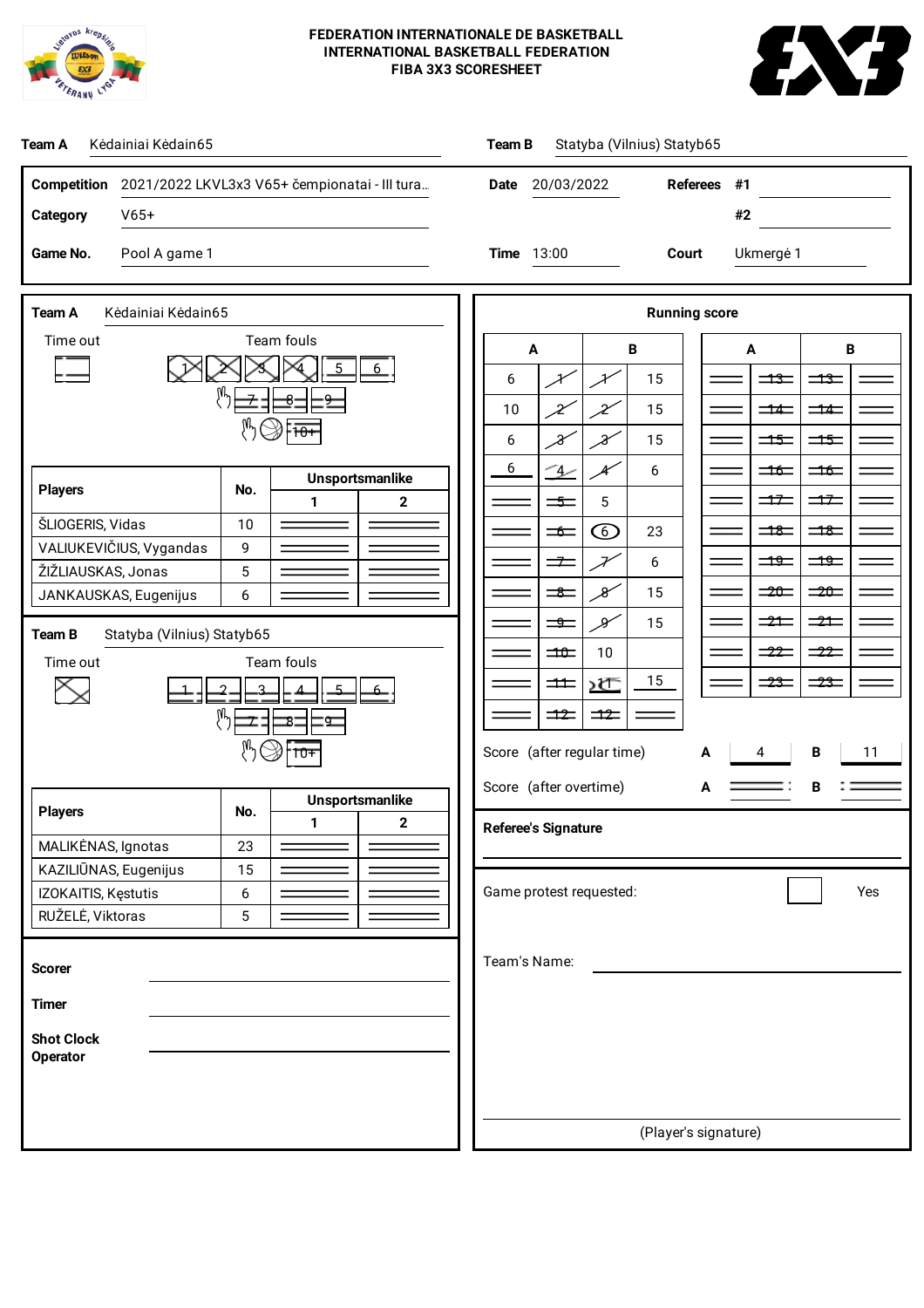



| Team A<br>Kėdainiai Kėdain65                                                                                                                                                                                                                                             | KTU-Juta (Kaunas) KTUJut65<br><b>Team B</b>                                                                                                                                                                                                                                                                                                                                                                                                                                                                                                                                                                                                                                                                                                                                                                                                                                                                                                                                                                                        |  |  |  |  |  |
|--------------------------------------------------------------------------------------------------------------------------------------------------------------------------------------------------------------------------------------------------------------------------|------------------------------------------------------------------------------------------------------------------------------------------------------------------------------------------------------------------------------------------------------------------------------------------------------------------------------------------------------------------------------------------------------------------------------------------------------------------------------------------------------------------------------------------------------------------------------------------------------------------------------------------------------------------------------------------------------------------------------------------------------------------------------------------------------------------------------------------------------------------------------------------------------------------------------------------------------------------------------------------------------------------------------------|--|--|--|--|--|
| Competition 2021/2022 LKVL3x3 V65+ čempionatai - III tura<br>$V65+$<br>Category                                                                                                                                                                                          | 20/03/2022<br><b>Referees</b><br>#1<br><b>Date</b><br>#2                                                                                                                                                                                                                                                                                                                                                                                                                                                                                                                                                                                                                                                                                                                                                                                                                                                                                                                                                                           |  |  |  |  |  |
| Pool A game 8<br>Game No.                                                                                                                                                                                                                                                | <b>Time</b> 13:20<br>Court<br>Ukmergė 1                                                                                                                                                                                                                                                                                                                                                                                                                                                                                                                                                                                                                                                                                                                                                                                                                                                                                                                                                                                            |  |  |  |  |  |
| Team A<br>Kėdainiai Kėdain65<br>Team fouls<br>Time out<br>$\overline{8}$<br>9<br><b>Unsportsmanlike</b><br><b>Players</b><br>No.<br>$\mathbf{2}$<br>1<br>ŠLIOGERIS, Vidas<br>10<br>VALIUKEVIČIUS, Vygandas<br>9<br>ŽIŽLIAUSKAS, Jonas<br>5<br>JANKAUSKAS, Eugenijus<br>6 | <b>Running score</b><br>$\, {\bf B}$<br>B<br>$\blacktriangle$<br>A<br>$\circled{1}$<br>9<br>5<br>15<br>$\Rightarrow$<br>⊁<br>5<br>9<br>Ľ<br>$\overline{\phantom{0}}$ $\overline{\phantom{0}}$ $\overline{\phantom{0}}$ $\overline{\phantom{0}}$ $\overline{\phantom{0}}$ $\overline{\phantom{0}}$ $\overline{\phantom{0}}$ $\overline{\phantom{0}}$ $\overline{\phantom{0}}$ $\overline{\phantom{0}}$ $\overline{\phantom{0}}$ $\overline{\phantom{0}}$ $\overline{\phantom{0}}$ $\overline{\phantom{0}}$ $\overline{\phantom{0}}$ $\overline{\phantom{0}}$ $\overline{\phantom{0}}$ $\overline{\phantom{0}}$ $\overline{\$<br>14<br>2<br>15<br>8<br>6<br>X<br>2<br>$\Rightarrow$<br>—≾><br>5<br>4<br>-4_<br>$\equiv$<br>$\Rightarrow$<br>$\bigcirc$<br>8<br>$\equiv$<br>$\Rightarrow$<br>$\Rightarrow$<br>$\equiv$<br>$\epsilon$<br>9<br>$\overline{\mathbf{18}}$<br>$\overline{\mathbf{18}}$<br>9<br>$\Rightarrow$<br>$\overline{\mathbf{H}}$<br>$\Rightarrow$<br>F<br>$\mathcal{B}$<br>9<br>$\Rightarrow$<br>$= 20$<br>$\equiv$ |  |  |  |  |  |
| Team B<br>KTU-Juta (Kaunas) KTUJut65<br>Team fouls<br>Time out<br>ष्ठ<br>$10+$                                                                                                                                                                                           | 9<br>$\equiv$<br>$\Rightarrow$<br>$\Rightarrow$<br>$^{\circledR}$<br>$\Rightarrow$<br>$-22$<br>$-22$<br>9<br>كهمثر<br>$\pm$<br>17<br>$-23$<br>$\frac{1}{23}$<br>12<br>$\equiv 12$<br>Score (after regular time)<br>B<br>15<br>A<br>4                                                                                                                                                                                                                                                                                                                                                                                                                                                                                                                                                                                                                                                                                                                                                                                               |  |  |  |  |  |
| <b>Unsportsmanlike</b><br><b>Players</b><br>No.<br>$\mathbf 1$<br>$\overline{2}$<br>MAŽONAS, Virginijus<br>8                                                                                                                                                             | Score (after overtime)<br>В<br>A<br><b>Referee's Signature</b>                                                                                                                                                                                                                                                                                                                                                                                                                                                                                                                                                                                                                                                                                                                                                                                                                                                                                                                                                                     |  |  |  |  |  |
| NESTECKAS, Antanas<br>17<br>ARLAUSKAS, Mindaugas<br>15<br>RIBINSKAS, Vytautas<br>9                                                                                                                                                                                       | Game protest requested:<br>Yes                                                                                                                                                                                                                                                                                                                                                                                                                                                                                                                                                                                                                                                                                                                                                                                                                                                                                                                                                                                                     |  |  |  |  |  |
| <b>Scorer</b><br><b>Timer</b><br><b>Shot Clock</b><br><b>Operator</b>                                                                                                                                                                                                    | Team's Name:                                                                                                                                                                                                                                                                                                                                                                                                                                                                                                                                                                                                                                                                                                                                                                                                                                                                                                                                                                                                                       |  |  |  |  |  |
|                                                                                                                                                                                                                                                                          | (Player's signature)                                                                                                                                                                                                                                                                                                                                                                                                                                                                                                                                                                                                                                                                                                                                                                                                                                                                                                                                                                                                               |  |  |  |  |  |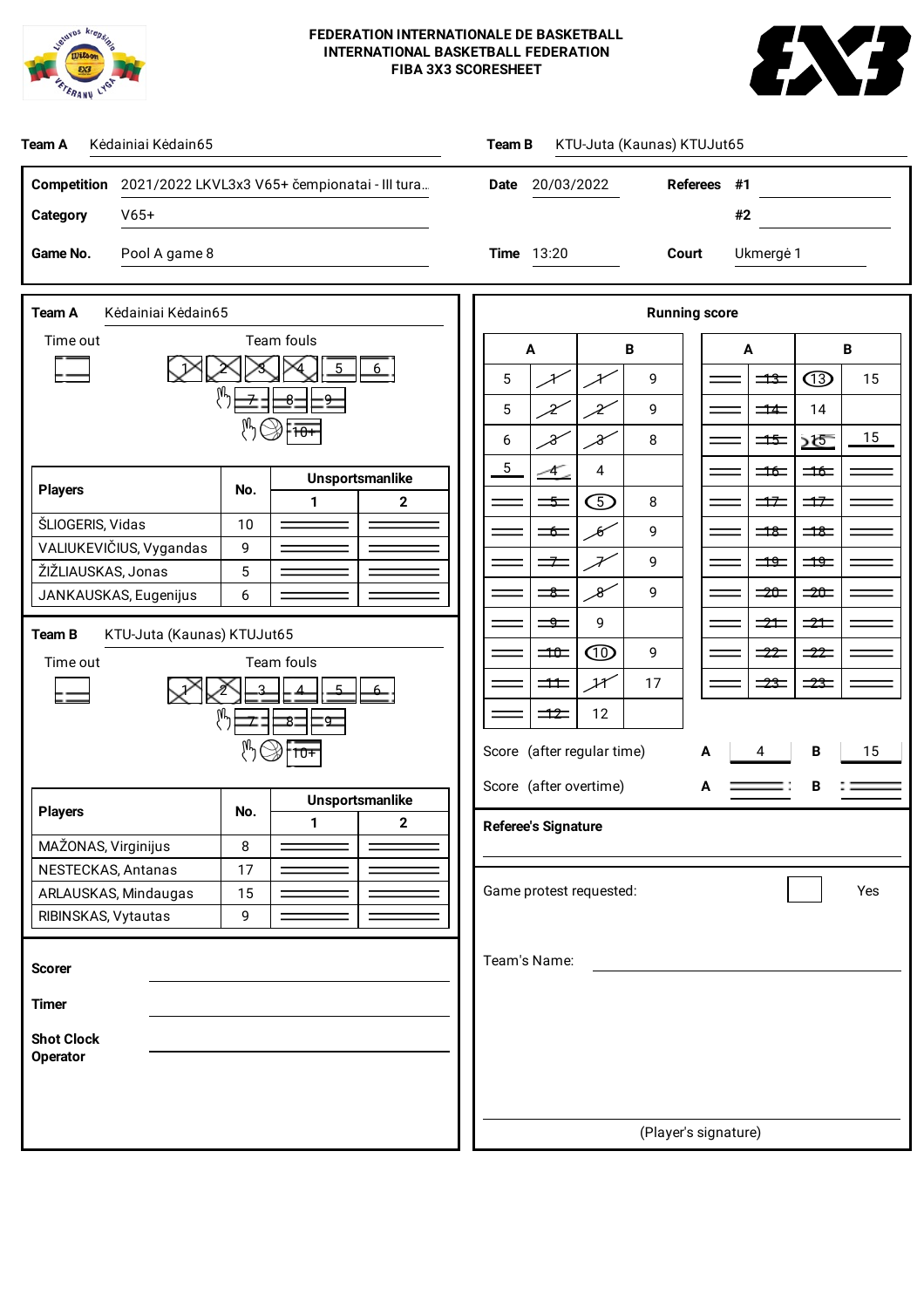



| KTU-Juta (Kaunas) KTUJut65<br>Salilita (Vilnius) Salilt65<br>Team A<br>Team B                                                                                                                                                                                                  |                                                                                                                                                                                                                                                                                                                                                                                                                                                                                                                                                                                                                                                                          |  |  |  |  |  |  |
|--------------------------------------------------------------------------------------------------------------------------------------------------------------------------------------------------------------------------------------------------------------------------------|--------------------------------------------------------------------------------------------------------------------------------------------------------------------------------------------------------------------------------------------------------------------------------------------------------------------------------------------------------------------------------------------------------------------------------------------------------------------------------------------------------------------------------------------------------------------------------------------------------------------------------------------------------------------------|--|--|--|--|--|--|
| Competition 2021/2022 LKVL3x3 V65+ čempionatai - III tura<br>$V65+$<br><b>Category</b>                                                                                                                                                                                         | 20/03/2022<br><b>Referees</b><br>#1<br>Date<br>#2                                                                                                                                                                                                                                                                                                                                                                                                                                                                                                                                                                                                                        |  |  |  |  |  |  |
| Game No.<br>Pool A game 2                                                                                                                                                                                                                                                      | <b>Time</b> 13:40<br>Court<br>Ukmergė 1                                                                                                                                                                                                                                                                                                                                                                                                                                                                                                                                                                                                                                  |  |  |  |  |  |  |
| Team A<br>KTU-Juta (Kaunas) KTUJut65                                                                                                                                                                                                                                           | <b>Running score</b>                                                                                                                                                                                                                                                                                                                                                                                                                                                                                                                                                                                                                                                     |  |  |  |  |  |  |
| Team fouls<br>Time out<br>$\overline{9}$<br>8                                                                                                                                                                                                                                  | $\, {\bf B}$<br>B<br>A<br>A<br>8<br>12<br>$\equiv$<br>$\equiv$ $\equiv$<br>$\mathcal X$<br>≯<br>9<br>2<br>$\mathcal{Z}$<br>12<br>$\overline{\phantom{1}}$ $\overline{\phantom{1}}$<br>$\equiv$ $\equiv$<br>15<br>X<br>$\mathcal{X}$<br>12<br>$\Rightarrow$<br>$\equiv$                                                                                                                                                                                                                                                                                                                                                                                                   |  |  |  |  |  |  |
| <b>Unsportsmanlike</b><br><b>Players</b><br>No.<br>$\mathbf 2$<br>1<br>MAŽONAS, Virginijus<br>$\,8\,$<br>17<br>NESTECKAS, Antanas<br>ARLAUSKAS, Mindaugas<br>15<br>9<br>RIBINSKAS, Vytautas<br>Salilita (Vilnius) Salilt65<br>Team B<br>Team fouls<br>Time out<br>ष्ठ<br>$10+$ | $\overline{4}$<br>$\overline{4}$<br>$\Rightarrow$<br>$\Rightarrow$<br>$\bigcirc$<br>$\mathbb{O}% _{N}(n)$<br>5<br>15<br>$\Rightarrow$<br>$\Rightarrow$<br>6<br>6<br>$\equiv$<br>$\equiv$<br>$\circledcirc$<br>$\oslash$<br>9<br>12<br>$\exists \frac{\theta}{2}$<br>79<br>$\mathcal{S}^{\prime}$<br>$\mathcal{X}$<br>8<br>22<br>$\Rightarrow$<br>$\Rightarrow 0$<br>کلر<br>X<br>15<br>12<br>$\Rightarrow$ $\pm$<br>$\Rightarrow$<br>10<br>8<br>10<br>$\frac{-22}{-2}$<br>$\frac{-22}{2}$<br>$5\phantom{.0}$<br>9<br>≼≿<br>$\equiv$ $\equiv$<br>$\frac{1}{23}$<br>کهمتر<br>8<br><u>72</u><br>$\overline{\phantom{1}}$<br>Score (after regular time)<br>12<br>B<br>11<br>А |  |  |  |  |  |  |
| <b>Unsportsmanlike</b><br><b>Players</b><br>No.<br>$\mathbf 2$<br>1<br>KABELIS, Sigitas<br>22<br>LAPIENIS, Saulius<br>5<br>ABROMAVIČIUS, Apolinaras<br>$\,8\,$<br>ŽIVATKAUSKAS, Silvijus<br>12                                                                                 | Score (after overtime)<br>А<br><b>Referee's Signature</b><br>Game protest requested:<br>Yes                                                                                                                                                                                                                                                                                                                                                                                                                                                                                                                                                                              |  |  |  |  |  |  |
| <b>Scorer</b><br><b>Timer</b><br><b>Shot Clock</b><br><b>Operator</b>                                                                                                                                                                                                          | Team's Name:                                                                                                                                                                                                                                                                                                                                                                                                                                                                                                                                                                                                                                                             |  |  |  |  |  |  |
|                                                                                                                                                                                                                                                                                | (Player's signature)                                                                                                                                                                                                                                                                                                                                                                                                                                                                                                                                                                                                                                                     |  |  |  |  |  |  |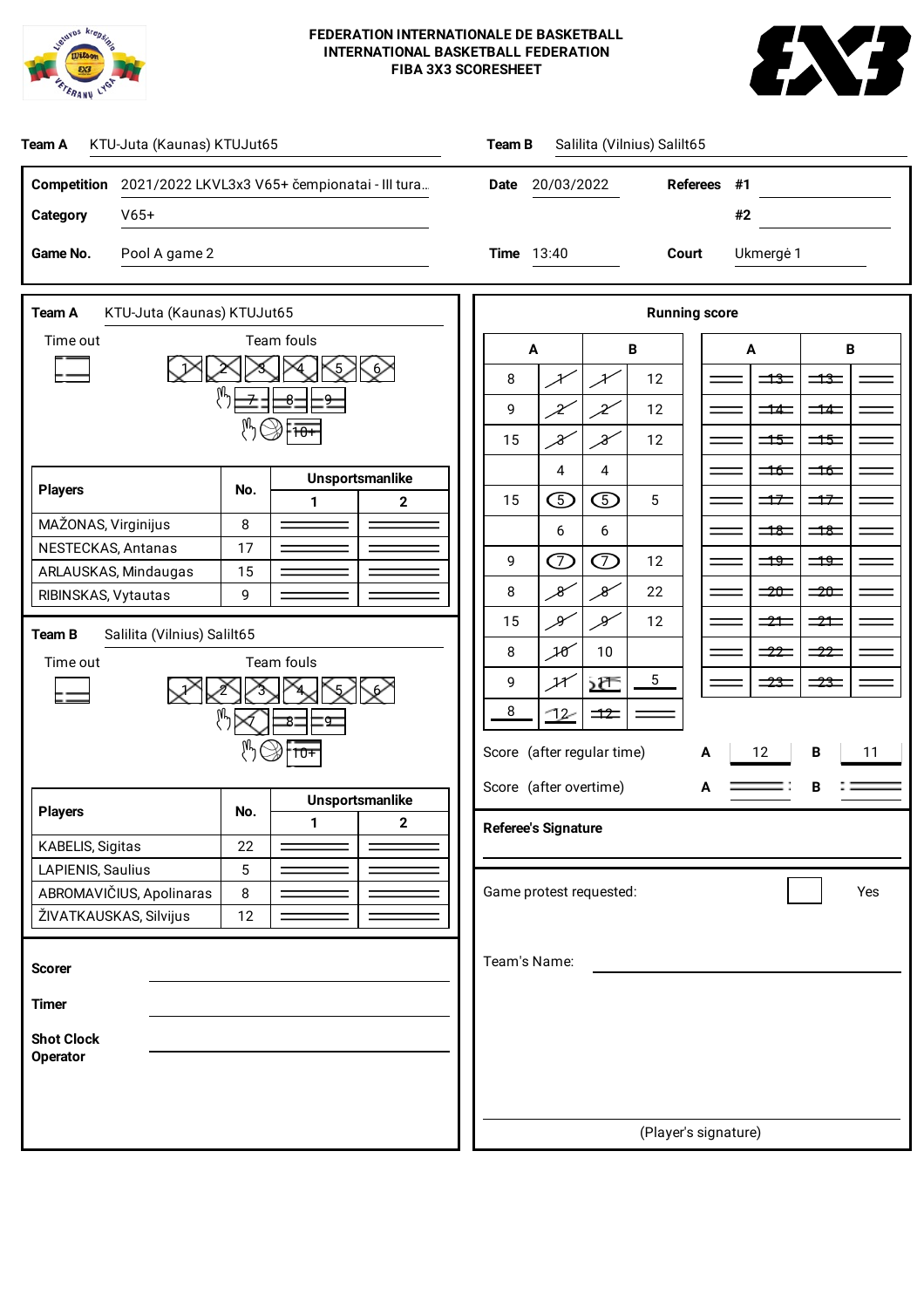



| Salilita (Vilnius) Salilt65<br>Team A                                                     | Team B<br>Kėdainiai Kėdain65                                                                                                                                              |  |  |  |  |  |
|-------------------------------------------------------------------------------------------|---------------------------------------------------------------------------------------------------------------------------------------------------------------------------|--|--|--|--|--|
| <b>Competition</b><br>2021/2022 LKVL3x3 V65+ čempionatai - III tura<br>$V65+$<br>Category | <b>Referees</b><br>20/03/2022<br>#1<br>Date<br>#2                                                                                                                         |  |  |  |  |  |
| Pool A game 9<br>Game No.                                                                 | <b>Time</b> 14:00<br>Court<br>Ukmergė 1                                                                                                                                   |  |  |  |  |  |
| Team A<br>Salilita (Vilnius) Salilt65                                                     | <b>Running score</b>                                                                                                                                                      |  |  |  |  |  |
| Team fouls<br>Time out                                                                    | $\, {\bf B}$<br>A<br>В<br>A                                                                                                                                               |  |  |  |  |  |
| ŅI,<br>$\overline{8}$<br>g                                                                | 18<br>$\equiv$<br>12<br>¥<br>10<br>12<br>¥                                                                                                                                |  |  |  |  |  |
|                                                                                           | $\overline{2}$<br>5<br>12<br>14<br>$\overline{\phantom{0}}$ $\overline{\phantom{0}}$<br>2<br>$\circledS$<br>12<br>$\mathcal{X}$<br>5<br>12<br><u>-15</u><br>$\Rightarrow$ |  |  |  |  |  |
| Unsportsmanlike                                                                           | 4<br>10<br>Æ<br>$\Rightarrow$<br>$\Rightarrow$                                                                                                                            |  |  |  |  |  |
| <b>Players</b><br>No.<br>$\mathbf 2$<br>$\mathbf{1}$                                      | $\bigcirc$<br>12<br>Я<br>9<br>$\Rightarrow$<br>$\Rightarrow$                                                                                                              |  |  |  |  |  |
| KABELIS, Sigitas<br>22<br>5<br>LAPIENIS, Saulius                                          | 6<br>$\mathscr{G}$<br>10<br>$\overline{\mathbf{18}}$<br>$\overline{\phantom{aa}}$                                                                                         |  |  |  |  |  |
| ABROMAVIČIUS, Apolinaras<br>8                                                             | $\circled{D}$<br>$\overline{7}$<br>12<br>$\frac{100}{2}$<br>$\Rightarrow$<br>$^\circledR$<br>8<br>$\mathcal{X}$<br>9<br>$= 20$<br>$\Rightarrow$                           |  |  |  |  |  |
| ŽIVATKAUSKAS, Silvijus<br>12                                                              | $\mathscr{S}$<br>X<br>5<br>12<br>$\Rightarrow$<br>$\Rightarrow$                                                                                                           |  |  |  |  |  |
| Team B<br>Kėdainiai Kėdain65<br>Team fouls<br>Time out                                    | 10<br>10<br>$-22$<br>$\frac{-22}{2}$                                                                                                                                      |  |  |  |  |  |
|                                                                                           | 9<br>$\textcircled{\scriptsize{1}}$<br>5<br>≼≿<br>$\equiv$<br>$\frac{23}{2}$                                                                                              |  |  |  |  |  |
| ष्ठ                                                                                       | 12<br>$\rightarrow$<br>12                                                                                                                                                 |  |  |  |  |  |
| $10+$                                                                                     | Score (after regular time)<br>В<br>15<br>А<br>11                                                                                                                          |  |  |  |  |  |
| <b>Unsportsmanlike</b><br><b>Players</b><br>No.                                           | Score (after overtime)<br>В<br>А                                                                                                                                          |  |  |  |  |  |
| $\mathfrak{p}$<br>1.<br>ŠLIOGERIS, Vidas<br>10                                            | <b>Referee's Signature</b>                                                                                                                                                |  |  |  |  |  |
| VALIUKEVIČIUS, Vygandas<br>9<br>ŽIŽLIAUSKAS, Jonas<br>5                                   | Game protest requested:<br>Yes                                                                                                                                            |  |  |  |  |  |
| JANKAUSKAS, Eugenijus<br>6                                                                |                                                                                                                                                                           |  |  |  |  |  |
| <b>Scorer</b>                                                                             | Team's Name:                                                                                                                                                              |  |  |  |  |  |
| <b>Timer</b>                                                                              |                                                                                                                                                                           |  |  |  |  |  |
| <b>Shot Clock</b>                                                                         |                                                                                                                                                                           |  |  |  |  |  |
| <b>Operator</b>                                                                           |                                                                                                                                                                           |  |  |  |  |  |
|                                                                                           |                                                                                                                                                                           |  |  |  |  |  |
|                                                                                           | (Player's signature)                                                                                                                                                      |  |  |  |  |  |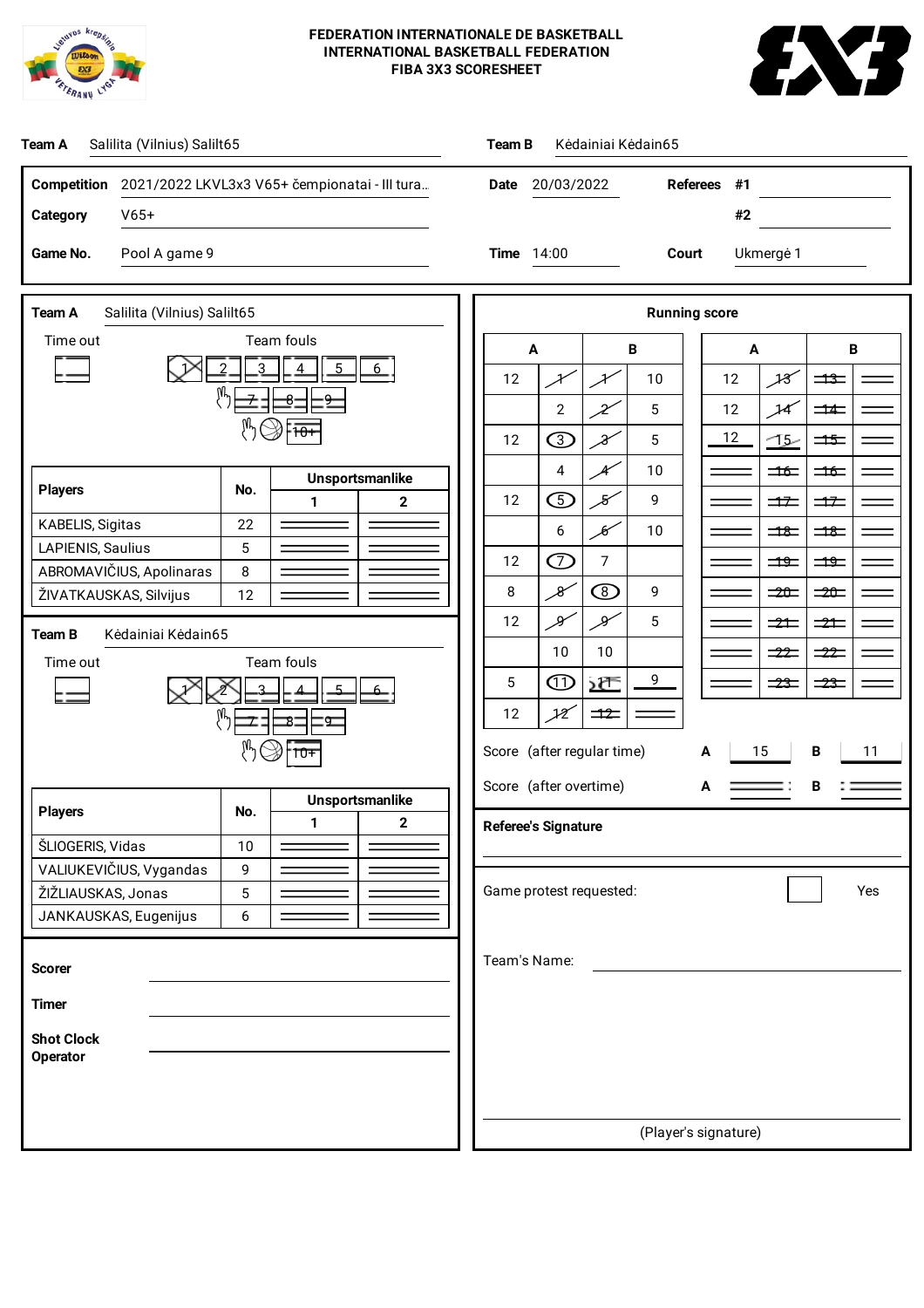



| KTU-Juta (Kaunas) KTUJut65<br>Team A                           | Birštonas-Garliava BirGar65<br>Team B                                                                                            |  |  |  |  |  |  |
|----------------------------------------------------------------|----------------------------------------------------------------------------------------------------------------------------------|--|--|--|--|--|--|
| Competition 2021/2022 LKVL3x3 V65+ čempionatai - III tura      | Referees #1<br>Date 20/03/2022                                                                                                   |  |  |  |  |  |  |
| Category<br>$V65+$                                             | #2                                                                                                                               |  |  |  |  |  |  |
| Game No.<br>Pool A game 5                                      | <b>Time</b> 14:20<br>Court<br>Ukmergė 1                                                                                          |  |  |  |  |  |  |
|                                                                |                                                                                                                                  |  |  |  |  |  |  |
| Team A<br>KTU-Juta (Kaunas) KTUJut65                           | <b>Running score</b>                                                                                                             |  |  |  |  |  |  |
| Team fouls<br>Time out                                         | $\boldsymbol{A}$<br>В<br>В<br>A                                                                                                  |  |  |  |  |  |  |
|                                                                | 8<br>9<br>12<br>سيخل<br>$\equiv$<br>イ<br>${\mathcal X}$                                                                          |  |  |  |  |  |  |
| $\overline{8}$<br>q                                            | $\overline{2}$<br>12<br>X<br>$\overline{\phantom{0}}$ $\overline{\phantom{0}}$<br>$\equiv$ $\equiv$                              |  |  |  |  |  |  |
|                                                                | 将<br>15<br>$\mathcal{X}$<br>12<br>$\Rightarrow$<br>$\Rightarrow$                                                                 |  |  |  |  |  |  |
| <b>Unsportsmanlike</b><br><b>Players</b><br>No.                | 8<br>12<br>Æ<br>Æ<br>$\equiv$<br>$\equiv$                                                                                        |  |  |  |  |  |  |
| $\mathbf{2}$<br>$\mathbf{1}$<br>MAŽONAS, Virginijus<br>$\,8\,$ | 15<br>$\mathcal{B}^{\prime}$<br>$\mathcal{S}$<br>6<br>$\Rightarrow$<br>$\Rightarrow$                                             |  |  |  |  |  |  |
| 17<br>NESTECKAS, Antanas                                       | 9<br>7<br>$\mathcal{B}$<br>$\mathcal{B}$<br>$\equiv$<br>$\equiv$                                                                 |  |  |  |  |  |  |
| ARLAUSKAS, Mindaugas<br>15                                     | 7<br>7<br>$\frac{49}{2}$<br>$\exists \frac{\theta}{2}$<br>⊅                                                                      |  |  |  |  |  |  |
| 9<br>RIBINSKAS, Vytautas                                       | $^\circledR$<br>15<br>$\Rightarrow 20 =$<br>$\equiv$<br>$\Rightarrow$<br>9<br>$\equiv$<br>$\equiv$ $\equiv$<br>$\equiv$ $\equiv$ |  |  |  |  |  |  |
| Birštonas-Garliava BirGar65<br><b>Team B</b>                   | $\circledcirc$<br>15<br>$\Rightarrow$<br>$\equiv$ 22<br>$\equiv$ 22                                                              |  |  |  |  |  |  |
| Team fouls<br>Time out                                         | ${\mathcal{H}}$<br>8<br>$\pm$<br>$\equiv 23$<br>$\equiv$ $\equiv$                                                                |  |  |  |  |  |  |
|                                                                | 9<br>$\mathcal{X}$<br>$\Rightarrow$                                                                                              |  |  |  |  |  |  |
| ष्ठ<br>$10+$                                                   | Score (after regular time)<br>B<br>13<br>A                                                                                       |  |  |  |  |  |  |
|                                                                | Score (after overtime)<br>в<br>А                                                                                                 |  |  |  |  |  |  |
| Unsportsmanlike<br><b>Players</b><br>No.                       |                                                                                                                                  |  |  |  |  |  |  |
| $\mathbf 2$<br>1<br>RINGYS, Gintaras<br>6                      | <b>Referee's Signature</b>                                                                                                       |  |  |  |  |  |  |
| ČESNAVIČIUS, Algimantas<br>12                                  |                                                                                                                                  |  |  |  |  |  |  |
| CHATKEVIČIUS, Alvidas<br>5<br>GRUŠAUSKAS, Romutis<br>7         | Game protest requested:<br>Yes                                                                                                   |  |  |  |  |  |  |
|                                                                |                                                                                                                                  |  |  |  |  |  |  |
| <b>Scorer</b>                                                  | Team's Name:                                                                                                                     |  |  |  |  |  |  |
| <b>Timer</b>                                                   |                                                                                                                                  |  |  |  |  |  |  |
| <b>Shot Clock</b>                                              |                                                                                                                                  |  |  |  |  |  |  |
| <b>Operator</b>                                                |                                                                                                                                  |  |  |  |  |  |  |
|                                                                |                                                                                                                                  |  |  |  |  |  |  |
|                                                                | (Player's signature)                                                                                                             |  |  |  |  |  |  |
|                                                                |                                                                                                                                  |  |  |  |  |  |  |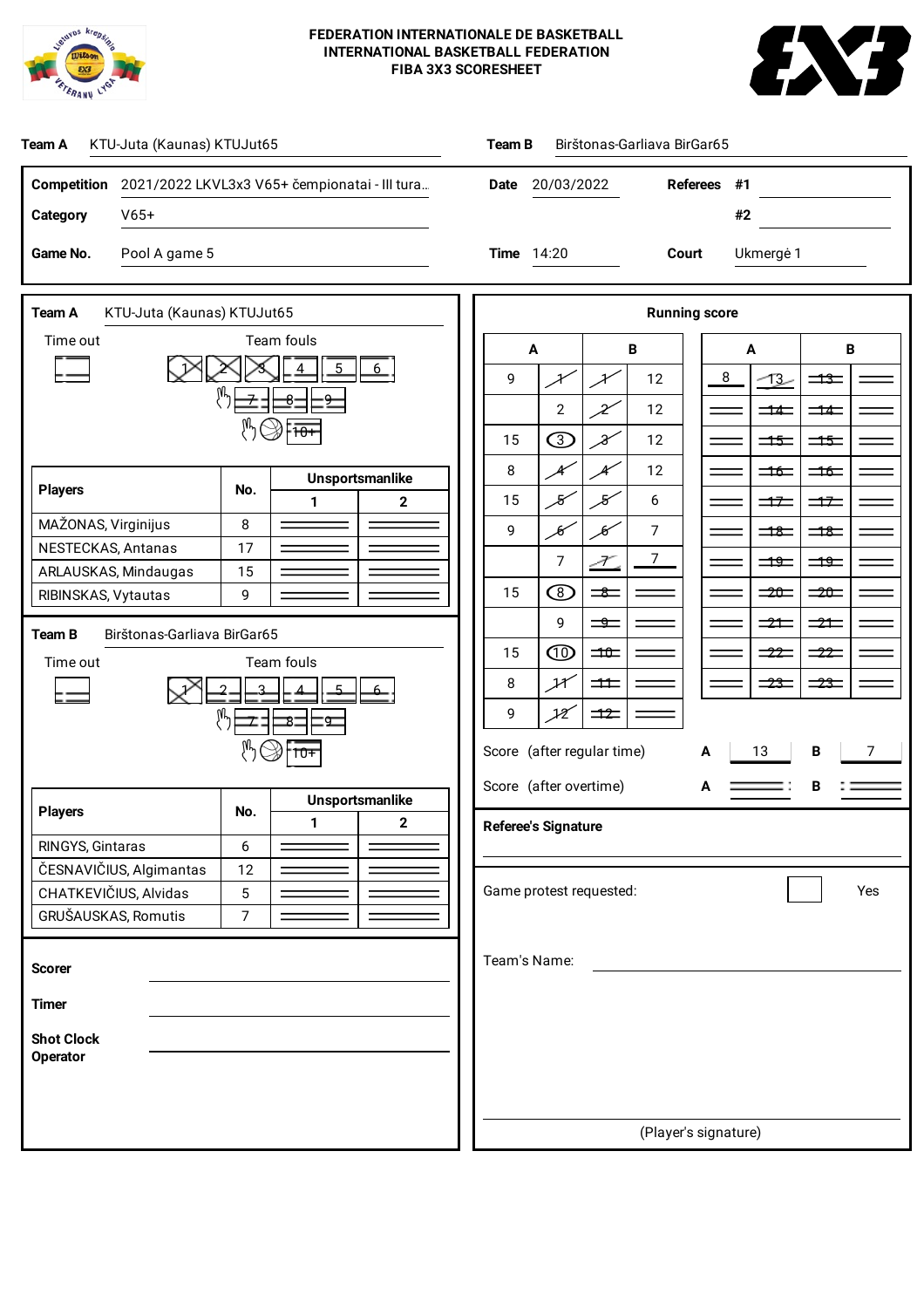



| Birštonas-Garliava BirGar65<br>Salilita (Vilnius) Salilt65<br>Team A<br><b>Team B</b> |                                                                                                                                                        |  |  |  |  |  |  |
|---------------------------------------------------------------------------------------|--------------------------------------------------------------------------------------------------------------------------------------------------------|--|--|--|--|--|--|
| Competition 2021/2022 LKVL3x3 V65+ čempionatai - III tura                             | <b>Referees</b><br>#1<br>Date 20/03/2022                                                                                                               |  |  |  |  |  |  |
| Category<br>$V65+$                                                                    | #2                                                                                                                                                     |  |  |  |  |  |  |
| Pool A game 7<br>Game No.                                                             | 13:00<br>Court<br>Ukmergė 2<br>Time                                                                                                                    |  |  |  |  |  |  |
|                                                                                       |                                                                                                                                                        |  |  |  |  |  |  |
| Team A<br>Birštonas-Garliava BirGar65                                                 | <b>Running score</b>                                                                                                                                   |  |  |  |  |  |  |
| Team fouls<br>Time out                                                                | $\, {\bf B}$<br>В<br>A<br>A                                                                                                                            |  |  |  |  |  |  |
| $\overline{8}$<br>g                                                                   | 7<br>$\mathbf{1}$<br>$\Rightarrow$<br>$\equiv$<br>¥                                                                                                    |  |  |  |  |  |  |
|                                                                                       | $^{\copyright}$<br>7<br>5<br>x<br>$\overline{\phantom{1}}$ $\overline{\phantom{1}}$<br>$\equiv$ $\equiv$                                               |  |  |  |  |  |  |
|                                                                                       | 3<br>12<br>$\mathcal{X}$<br>$\Rightarrow$<br>$\equiv$                                                                                                  |  |  |  |  |  |  |
| <b>Unsportsmanlike</b><br><b>Players</b><br>No.                                       | $\bigoplus$<br>5<br>7<br>$\Rightarrow$<br>$\Rightarrow$<br>7<br>$\mathcal{S}^{\prime}$<br>22<br>$\mathcal{F}$<br>$\Rightarrow$ $\neq$<br>$\Rightarrow$ |  |  |  |  |  |  |
| $\mathbf 2$<br>1<br>RINGYS, Gintaras<br>6                                             | 7<br>$\mathscr{G}$<br>12<br>$\equiv$<br>$\equiv$                                                                                                       |  |  |  |  |  |  |
| ČESNAVIČIUS, Algimantas<br>12                                                         | 12<br>12<br>Þ<br>$\exists \frac{\theta}{2}$<br>79                                                                                                      |  |  |  |  |  |  |
| CHATKEVIČIUS, Alvidas<br>5<br>$\overline{7}$<br>GRUŠAUSKAS, Romutis                   | $\Rightarrow$<br>$\Rightarrow 0$<br>12<br>$\equiv$                                                                                                     |  |  |  |  |  |  |
|                                                                                       | 7<br>$\Rightarrow$ $\pm$<br>$\Rightarrow$<br>$\Rightarrow$<br>ىمو                                                                                      |  |  |  |  |  |  |
| Salilita (Vilnius) Salilt65<br>Team B<br>Team fouls<br>Time out                       | $\frac{-22}{-2}$<br>$\equiv$ 22<br>$\Rightarrow$<br>$\Rightarrow$                                                                                      |  |  |  |  |  |  |
|                                                                                       | $\equiv$ $\equiv$<br>$\equiv$ $\equiv$<br>$\equiv$<br>$\equiv$                                                                                         |  |  |  |  |  |  |
| ष्ठ                                                                                   | $\Rightarrow$<br>$\equiv$                                                                                                                              |  |  |  |  |  |  |
| $10+$                                                                                 | Score (after regular time)<br>B<br>9<br>А<br>7                                                                                                         |  |  |  |  |  |  |
| <b>Unsportsmanlike</b>                                                                | Score (after overtime)<br>в<br>А                                                                                                                       |  |  |  |  |  |  |
| <b>Players</b><br>No.<br>$\mathbf 2$<br>1                                             | <b>Referee's Signature</b>                                                                                                                             |  |  |  |  |  |  |
| KABELIS, Sigitas<br>22                                                                |                                                                                                                                                        |  |  |  |  |  |  |
| LAPIENIS, Saulius<br>5<br>ABROMAVIČIUS, Apolinaras<br>$\,8\,$                         | Game protest requested:<br>Yes                                                                                                                         |  |  |  |  |  |  |
| ŽIVATKAUSKAS, Silvijus<br>12                                                          |                                                                                                                                                        |  |  |  |  |  |  |
|                                                                                       | Team's Name:                                                                                                                                           |  |  |  |  |  |  |
| <b>Scorer</b>                                                                         |                                                                                                                                                        |  |  |  |  |  |  |
| <b>Timer</b>                                                                          |                                                                                                                                                        |  |  |  |  |  |  |
| <b>Shot Clock</b><br><b>Operator</b>                                                  |                                                                                                                                                        |  |  |  |  |  |  |
|                                                                                       |                                                                                                                                                        |  |  |  |  |  |  |
|                                                                                       | (Player's signature)                                                                                                                                   |  |  |  |  |  |  |
|                                                                                       |                                                                                                                                                        |  |  |  |  |  |  |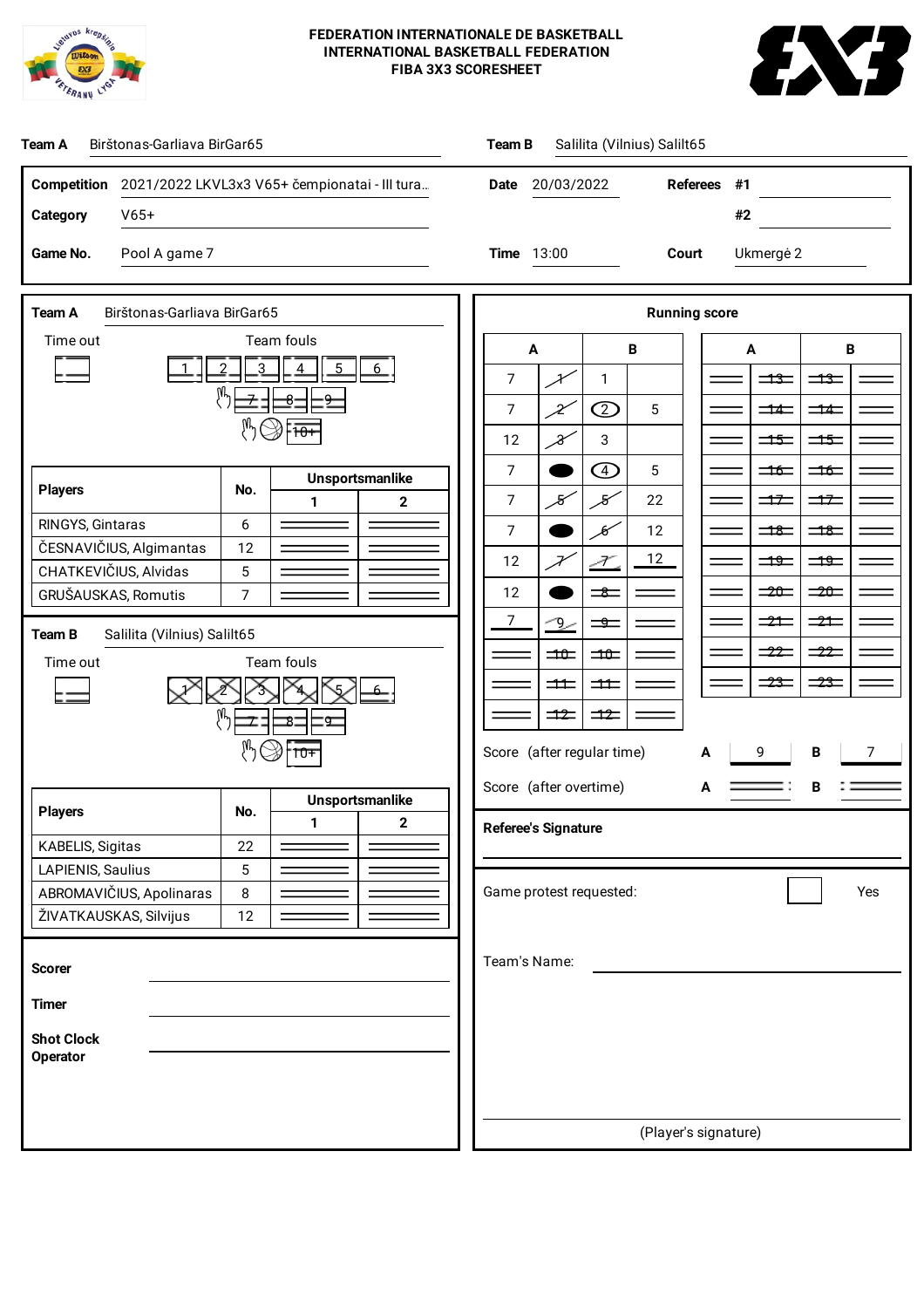



| Statyba (Vilnius) Statyb65<br>Team B<br>Birštonas-Garliava BirGar65<br>Team A |                                                                                                                                           |  |  |  |  |  |  |
|-------------------------------------------------------------------------------|-------------------------------------------------------------------------------------------------------------------------------------------|--|--|--|--|--|--|
| Competition 2021/2022 LKVL3x3 V65+ čempionatai - III tura                     | Date 20/03/2022<br>Referees #1                                                                                                            |  |  |  |  |  |  |
| <b>Category</b><br>$V65+$                                                     | #2                                                                                                                                        |  |  |  |  |  |  |
| Game No.<br>Pool A game 10                                                    | <b>Time</b> 13:20<br>Court<br>Ukmergė 2                                                                                                   |  |  |  |  |  |  |
| Team A<br>Statyba (Vilnius) Statyb65                                          | <b>Running score</b>                                                                                                                      |  |  |  |  |  |  |
| Team fouls<br>Time out                                                        | $\, {\bf B}$<br>B<br>A<br>A                                                                                                               |  |  |  |  |  |  |
|                                                                               | 7<br>$\equiv$<br>$\equiv$ $\equiv$<br>1<br>メ                                                                                              |  |  |  |  |  |  |
| $\overline{9}$<br>8                                                           | $\circledcirc$<br>$\chi$<br>7<br>23<br>$\overline{\phantom{1}}$ $\overline{\phantom{1}}$<br>$\equiv$ $\equiv$                             |  |  |  |  |  |  |
|                                                                               | X<br>12<br>$\Rightarrow$<br>15<br>X<br>$\equiv$                                                                                           |  |  |  |  |  |  |
| <b>Unsportsmanlike</b><br><b>Players</b><br>No.                               | 15<br>12<br>$\Rightarrow$<br>$\Rightarrow$                                                                                                |  |  |  |  |  |  |
| $\mathbf 2$<br>1<br>23<br>MALIKĖNAS, Ignotas                                  | $\overline{7}$<br>15<br>$\mathcal{S}$<br>$\mathcal{\mathcal{S}}$<br>$\Rightarrow$<br>$\Rightarrow$                                        |  |  |  |  |  |  |
| KAZILIŪNAS, Eugenijus<br>15                                                   | $\equiv$<br>6<br>$\mathscr{G}$<br>12<br>$\equiv$<br>$\oslash$<br>15<br>$\overline{\mathscr{X}}$<br>12<br>$\exists \frac{\theta}{2}$<br>79 |  |  |  |  |  |  |
| IZOKAITIS, Kęstutis<br>6<br>RUŽELĖ, Viktoras<br>5                             | $\,8\,$<br>$\mathcal{X}% _{M_{1},M_{2}}^{\alpha,\beta}(\varepsilon)$<br>7<br>$\Rightarrow$<br>$\Rightarrow 0$                             |  |  |  |  |  |  |
|                                                                               | $\circledcirc$<br>7<br>15<br>$\blacktriangleright$ $\triangleleft$<br>$\Rightarrow$ $\pm$<br>$\Rightarrow$                                |  |  |  |  |  |  |
| Team B<br>Birštonas-Garliava BirGar65<br>Team fouls                           | $\frac{-22}{-2}$<br>$\frac{-22}{2}$<br>10<br>$\Rightarrow$                                                                                |  |  |  |  |  |  |
| Time out                                                                      | $\textcircled{\tiny{1}}$<br>$\equiv$ $\equiv$<br>$\frac{1}{23}$<br>15<br>$\pm$                                                            |  |  |  |  |  |  |
| ष्ठ                                                                           | 6<br><u>72</u><br>$\equiv$                                                                                                                |  |  |  |  |  |  |
| $10+$                                                                         | Score (after regular time)<br>12<br>B<br>9<br>А                                                                                           |  |  |  |  |  |  |
|                                                                               | Score (after overtime)<br>А                                                                                                               |  |  |  |  |  |  |
| <b>Unsportsmanlike</b><br><b>Players</b><br>No.<br>$\mathbf 2$<br>1           | <b>Referee's Signature</b>                                                                                                                |  |  |  |  |  |  |
| RINGYS, Gintaras<br>6                                                         |                                                                                                                                           |  |  |  |  |  |  |
| ČESNAVIČIUS, Algimantas<br>12<br>CHATKEVIČIUS, Alvidas<br>5                   | Game protest requested:<br>Yes                                                                                                            |  |  |  |  |  |  |
| GRUŠAUSKAS, Romutis<br>$\overline{7}$                                         |                                                                                                                                           |  |  |  |  |  |  |
|                                                                               | Team's Name:                                                                                                                              |  |  |  |  |  |  |
| <b>Scorer</b>                                                                 |                                                                                                                                           |  |  |  |  |  |  |
| <b>Timer</b>                                                                  |                                                                                                                                           |  |  |  |  |  |  |
| <b>Shot Clock</b><br><b>Operator</b>                                          |                                                                                                                                           |  |  |  |  |  |  |
|                                                                               |                                                                                                                                           |  |  |  |  |  |  |
|                                                                               |                                                                                                                                           |  |  |  |  |  |  |
|                                                                               | (Player's signature)                                                                                                                      |  |  |  |  |  |  |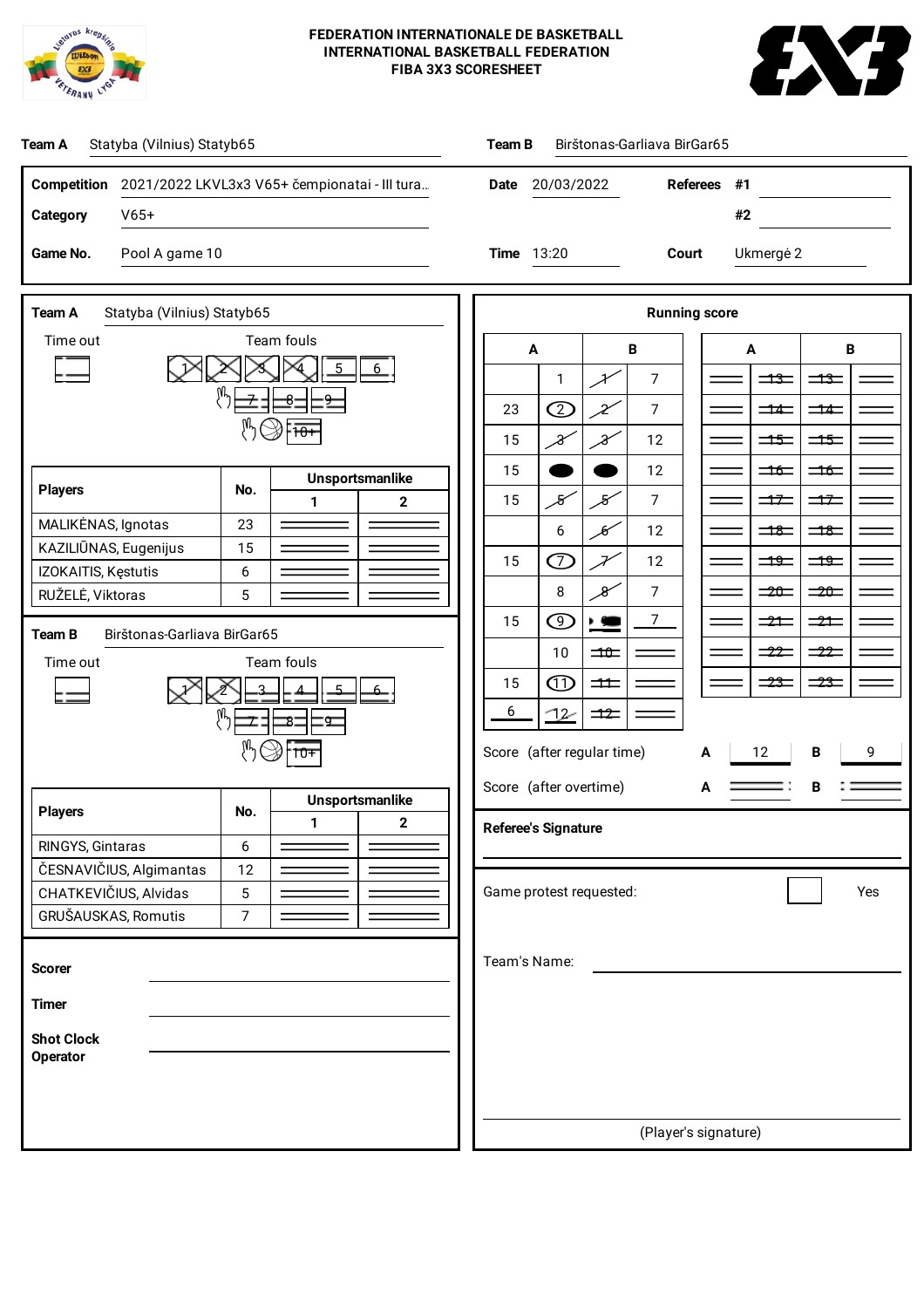



| Birštonas-Garliava BirGar65<br>Team A                               | Kėdainiai Kėdain65<br>Team B                                                                                                  |  |  |  |  |  |  |
|---------------------------------------------------------------------|-------------------------------------------------------------------------------------------------------------------------------|--|--|--|--|--|--|
| <b>Competition</b><br>2021/2022 LKVL3x3 V65+ čempionatai - III tura | <b>Referees</b><br>20/03/2022<br>#1<br>Date                                                                                   |  |  |  |  |  |  |
| $V65+$<br>Category                                                  | #2                                                                                                                            |  |  |  |  |  |  |
| Game No.<br>Pool A game 4                                           | <b>Time</b> 13:40<br>Court<br>Ukmergė 2                                                                                       |  |  |  |  |  |  |
| Team A<br>Birštonas-Garliava BirGar65                               |                                                                                                                               |  |  |  |  |  |  |
| Team fouls<br>Time out                                              | <b>Running score</b><br>A<br>B<br>A<br>В                                                                                      |  |  |  |  |  |  |
|                                                                     | 18<br>7<br>5<br>$\equiv$<br>6<br>ł<br>¥                                                                                       |  |  |  |  |  |  |
| $\overline{8}$<br>$\overline{\mathsf{q}}$                           | 7<br>5<br>12<br>$\mathcal{H}$<br>$\overline{\phantom{0}}$<br>X<br>X                                                           |  |  |  |  |  |  |
|                                                                     | $\overline{7}$<br>7<br>3<br><u>-15</u><br>$\Rightarrow$<br>8                                                                  |  |  |  |  |  |  |
| <b>Unsportsmanlike</b><br><b>Players</b><br>No.                     | $\bigcirc$<br>12<br>6<br>$\Rightarrow$<br>$\Rightarrow$                                                                       |  |  |  |  |  |  |
| $\mathbf{1}$<br>$\mathbf 2$<br>RINGYS, Gintaras<br>6                | $\mathcal{S}^{\prime}$<br>$\overline{\mathcal{S}}$<br>12<br>10<br>$\Rightarrow$<br>$\Rightarrow$<br>$\overline{7}$<br>10<br>Ю |  |  |  |  |  |  |
| ČESNAVIČIUS, Algimantas<br>12                                       | Ю<br>$\exists$<br>$\equiv$<br>5<br>10<br>$\exists \frac{\theta}{2}$<br>$\Rightarrow$                                          |  |  |  |  |  |  |
| CHATKEVIČIUS, Alvidas<br>5<br>GRUŠAUSKAS, Romutis<br>7              | 12<br>$\mathcal{S}$<br>6<br>$= 20$<br>$\Rightarrow$                                                                           |  |  |  |  |  |  |
| Team B<br>Kėdainiai Kėdain65                                        | $10$<br>7<br>کلر<br>-9.<br>$\Rightarrow$<br>$\Rightarrow$                                                                     |  |  |  |  |  |  |
| Team fouls<br>Time out                                              | $\overline{7}$<br>10<br>$\Rightarrow$<br>$-22$<br>$\frac{-22}{2}$                                                             |  |  |  |  |  |  |
|                                                                     | ${\mathcal{H}}$<br>12<br>$\frac{1}{23}$<br>$\rightarrow \rightarrow$<br>$\pm$<br>12<br>$\rightarrow$<br>12                    |  |  |  |  |  |  |
| ष्ठ                                                                 |                                                                                                                               |  |  |  |  |  |  |
|                                                                     | Score (after regular time)<br>B<br>15<br>9<br>A<br>Score (after overtime)<br>в                                                |  |  |  |  |  |  |
| Unsportsmanlike<br><b>Players</b><br>No.<br>2<br>1                  | А                                                                                                                             |  |  |  |  |  |  |
| ŠLIOGERIS, Vidas<br>10                                              | <b>Referee's Signature</b>                                                                                                    |  |  |  |  |  |  |
| VALIUKEVIČIUS, Vygandas<br>9<br>ŽIŽLIAUSKAS, Jonas<br>5             | Game protest requested:<br>Yes                                                                                                |  |  |  |  |  |  |
| JANKAUSKAS, Eugenijus<br>6                                          |                                                                                                                               |  |  |  |  |  |  |
| <b>Scorer</b>                                                       | Team's Name:                                                                                                                  |  |  |  |  |  |  |
| <b>Timer</b>                                                        |                                                                                                                               |  |  |  |  |  |  |
| <b>Shot Clock</b>                                                   |                                                                                                                               |  |  |  |  |  |  |
| <b>Operator</b>                                                     |                                                                                                                               |  |  |  |  |  |  |
|                                                                     |                                                                                                                               |  |  |  |  |  |  |
|                                                                     | (Player's signature)                                                                                                          |  |  |  |  |  |  |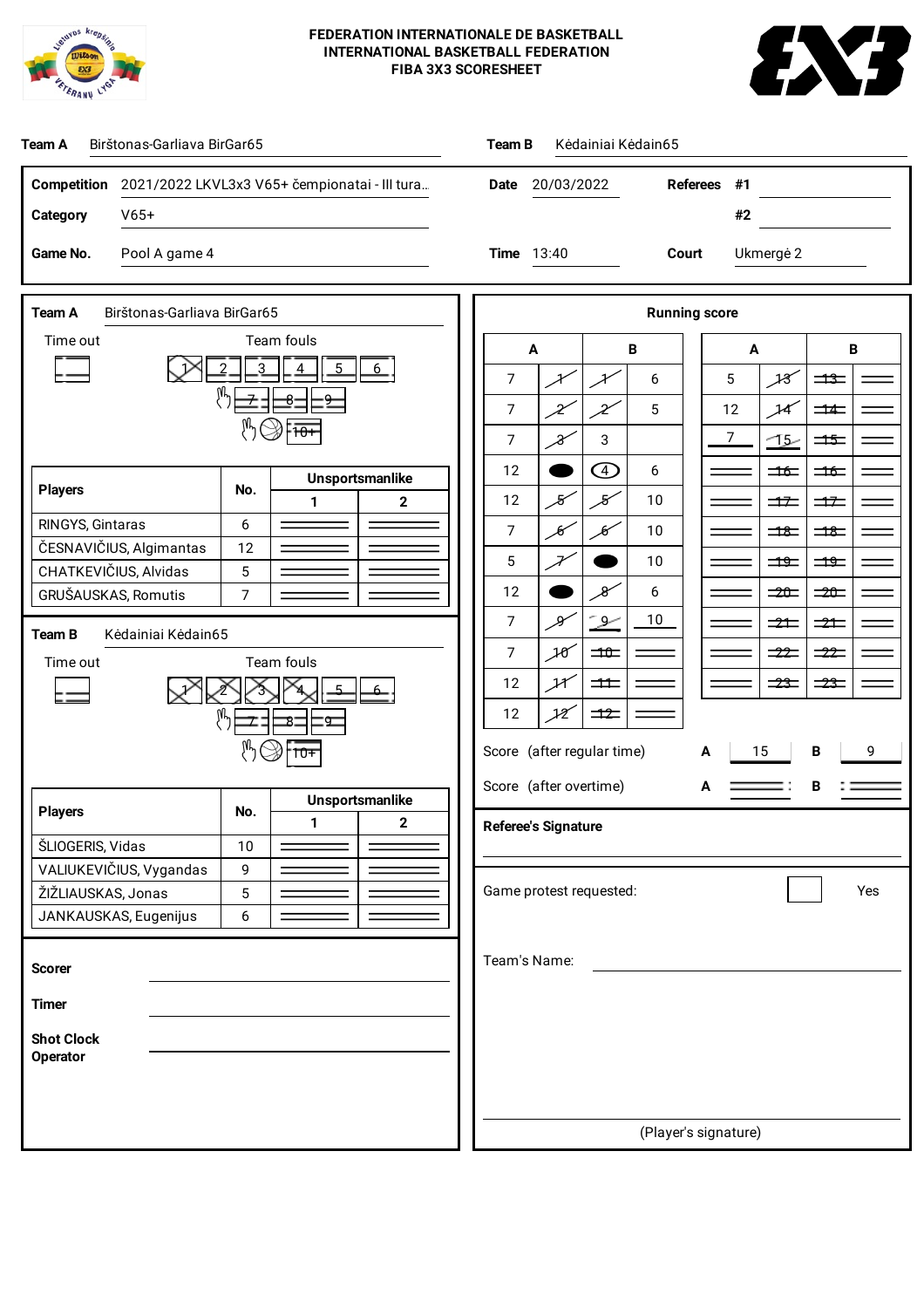



| Statyba (Vilnius) Statyb65<br>Team A                           | KTU-Juta (Kaunas) KTUJut65<br>Team B                                                                                                                                                                                                                                                                                                                                                                                                                                                                                                                                           |  |  |  |  |  |  |
|----------------------------------------------------------------|--------------------------------------------------------------------------------------------------------------------------------------------------------------------------------------------------------------------------------------------------------------------------------------------------------------------------------------------------------------------------------------------------------------------------------------------------------------------------------------------------------------------------------------------------------------------------------|--|--|--|--|--|--|
| Competition 2021/2022 LKVL3x3 V65+ čempionatai - III tura      | Date 20/03/2022<br>#1<br><b>Referees</b>                                                                                                                                                                                                                                                                                                                                                                                                                                                                                                                                       |  |  |  |  |  |  |
| $V65+$<br>Category                                             | #2                                                                                                                                                                                                                                                                                                                                                                                                                                                                                                                                                                             |  |  |  |  |  |  |
| Pool A game 3<br>Game No.                                      | 14:00<br>Ukmergė 2<br><b>Time</b><br>Court                                                                                                                                                                                                                                                                                                                                                                                                                                                                                                                                     |  |  |  |  |  |  |
|                                                                |                                                                                                                                                                                                                                                                                                                                                                                                                                                                                                                                                                                |  |  |  |  |  |  |
| Team A<br>Statyba (Vilnius) Statyb65<br>Team fouls<br>Time out | <b>Running score</b>                                                                                                                                                                                                                                                                                                                                                                                                                                                                                                                                                           |  |  |  |  |  |  |
|                                                                | $\, {\bf B}$<br>$\, {\bf B}$<br>A<br>A<br>15<br>$\mathbf{1}$<br>$\Rightarrow$<br>$\equiv$                                                                                                                                                                                                                                                                                                                                                                                                                                                                                      |  |  |  |  |  |  |
| $\overline{8}$<br>g                                            | $\circledcirc$<br>$\overline{2}$<br>15<br>$\overline{\phantom{1}}$ $\overline{\phantom{1}}$<br>$\overline{\phantom{0}}$ $\overline{\phantom{0}}$ $\overline{\phantom{0}}$ $\overline{\phantom{0}}$ $\overline{\phantom{0}}$ $\overline{\phantom{0}}$ $\overline{\phantom{0}}$ $\overline{\phantom{0}}$ $\overline{\phantom{0}}$ $\overline{\phantom{0}}$ $\overline{\phantom{0}}$ $\overline{\phantom{0}}$ $\overline{\phantom{0}}$ $\overline{\phantom{0}}$ $\overline{\phantom{0}}$ $\overline{\phantom{0}}$ $\overline{\phantom{0}}$ $\overline{\phantom{0}}$ $\overline{\$ |  |  |  |  |  |  |
|                                                                | 15<br>3<br>⋇<br>$\Rightarrow$<br>$\Rightarrow$                                                                                                                                                                                                                                                                                                                                                                                                                                                                                                                                 |  |  |  |  |  |  |
| <b>Unsportsmanlike</b>                                         | $\bigoplus$<br>$\equiv$<br>$\Rightarrow$<br>15<br>$\equiv$                                                                                                                                                                                                                                                                                                                                                                                                                                                                                                                     |  |  |  |  |  |  |
| <b>Players</b><br>No.<br>$\mathbf{2}$<br>1                     | $5\phantom{.0}$<br>$\Rightarrow$<br>$\Rightarrow$<br>$\Rightarrow$                                                                                                                                                                                                                                                                                                                                                                                                                                                                                                             |  |  |  |  |  |  |
| 23<br>MALIKĖNAS, Ignotas<br>KAZILIŪNAS, Eugenijus<br>15        | $\equiv$<br>$\circledcirc$<br>$\equiv$<br>15<br>$\equiv$                                                                                                                                                                                                                                                                                                                                                                                                                                                                                                                       |  |  |  |  |  |  |
| IZOKAITIS, Kęstutis<br>6                                       | $\Rightarrow$<br>$\Rightarrow$<br>$\Rightarrow$<br>$\overline{\mathcal{X}}$<br>9<br>$\equiv 20$<br>$\Rightarrow$                                                                                                                                                                                                                                                                                                                                                                                                                                                               |  |  |  |  |  |  |
| RUŽELĖ, Viktoras<br>5                                          | $\,8\,$<br>$\equiv$<br>$\circledcirc$<br>$\Rightarrow$<br>$\Rightarrow$<br>15<br>$\Rightarrow$                                                                                                                                                                                                                                                                                                                                                                                                                                                                                 |  |  |  |  |  |  |
| KTU-Juta (Kaunas) KTUJut65<br>Team B                           | 15<br>$-22$<br>$\equiv$ 22<br>$\pm 0$<br>$\Rightarrow$                                                                                                                                                                                                                                                                                                                                                                                                                                                                                                                         |  |  |  |  |  |  |
| Team fouls<br>Time out                                         | $\frac{1}{23}$<br>$\frac{1}{23}$<br>$\equiv$<br>$\pm$                                                                                                                                                                                                                                                                                                                                                                                                                                                                                                                          |  |  |  |  |  |  |
| ष्ठ                                                            | $\rightarrow$<br>$\equiv$                                                                                                                                                                                                                                                                                                                                                                                                                                                                                                                                                      |  |  |  |  |  |  |
| $10+$                                                          | Score (after regular time)<br>3<br>В<br>10<br>А                                                                                                                                                                                                                                                                                                                                                                                                                                                                                                                                |  |  |  |  |  |  |
| <b>Unsportsmanlike</b>                                         | Score (after overtime)<br>В<br>А                                                                                                                                                                                                                                                                                                                                                                                                                                                                                                                                               |  |  |  |  |  |  |
| <b>Players</b><br>No.<br>$\mathbf 2$<br>1                      | <b>Referee's Signature</b>                                                                                                                                                                                                                                                                                                                                                                                                                                                                                                                                                     |  |  |  |  |  |  |
| MAŽONAS, Virginijus<br>8<br>NESTECKAS, Antanas<br>17           |                                                                                                                                                                                                                                                                                                                                                                                                                                                                                                                                                                                |  |  |  |  |  |  |
| ARLAUSKAS, Mindaugas<br>15                                     | Game protest requested:<br>Yes                                                                                                                                                                                                                                                                                                                                                                                                                                                                                                                                                 |  |  |  |  |  |  |
| RIBINSKAS, Vytautas<br>9                                       |                                                                                                                                                                                                                                                                                                                                                                                                                                                                                                                                                                                |  |  |  |  |  |  |
| <b>Scorer</b>                                                  | Team's Name:                                                                                                                                                                                                                                                                                                                                                                                                                                                                                                                                                                   |  |  |  |  |  |  |
| <b>Timer</b>                                                   |                                                                                                                                                                                                                                                                                                                                                                                                                                                                                                                                                                                |  |  |  |  |  |  |
| <b>Shot Clock</b>                                              |                                                                                                                                                                                                                                                                                                                                                                                                                                                                                                                                                                                |  |  |  |  |  |  |
| <b>Operator</b>                                                |                                                                                                                                                                                                                                                                                                                                                                                                                                                                                                                                                                                |  |  |  |  |  |  |
|                                                                |                                                                                                                                                                                                                                                                                                                                                                                                                                                                                                                                                                                |  |  |  |  |  |  |
|                                                                | (Player's signature)                                                                                                                                                                                                                                                                                                                                                                                                                                                                                                                                                           |  |  |  |  |  |  |